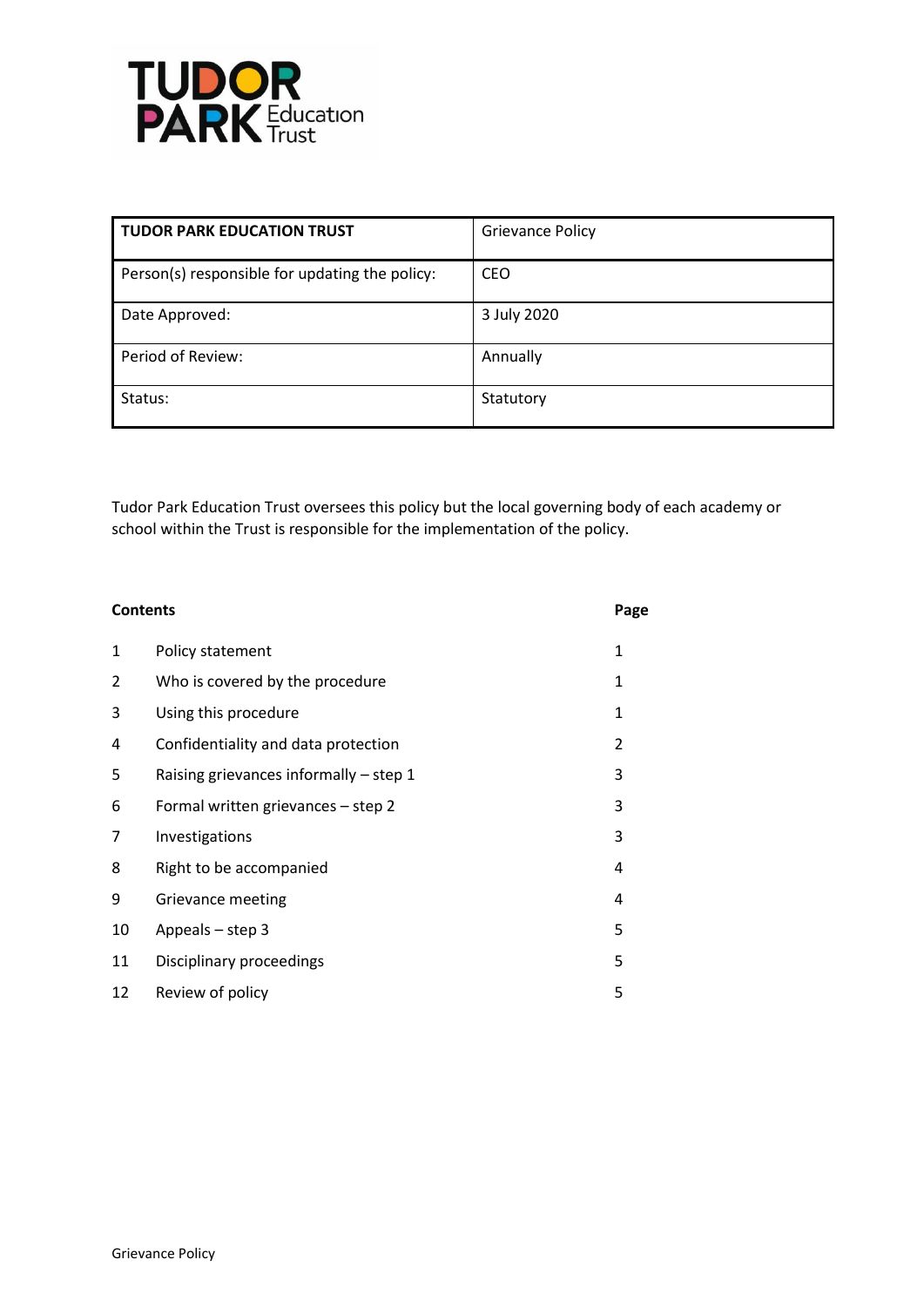

# **1 Policy statement**

- 1.1 It is the Trust's policy to ensure that all employees have access to a procedure to help deal with any grievances relating to their employment fairly and without unreasonable delay. Where you make us aware that you have a complaint we will hold a meeting to discuss it with you, carry out any necessary investigation where required, inform you in writing of the outcome, and give you a right of appeal if you are not satisfied.
- 1.2 Issues that may cause grievances include:
	- 1.2.1 terms and conditions of employment;
	- 1.2.2 health and safety;
	- 1.2.3 work relations;
	- 1.2.4 new working practices;
	- 1.2.5 working environment;
	- 1.2.6 organisational change; and
	- 1.2.7 discrimination.
- 1.3 This procedure does not form part of an employee's contract of employment and it may be amended at any time following consultation. The employer may also vary application of this procedure, including any time scales for action, as appropriate.
- 1.4 The policy has been agreed following consultation with staff and/or recognised trade unions. It has been formally adopted by the Trust.

# **2 Who is covered by the procedure?**

This procedure applies to all employees regardless of length of service. It does not apply to agency workers or self-employed contractors.

# **3 Using this procedure**

- 3.1 Employees should raise matters promptly and without unreasonable delay. Matters that occurred over 3 months ago may not be considered. The employer will deal with matters in the same way.
- 3.2 Complaints that amount to an allegation of misconduct on the part of another employee will be investigated and dealt with under the Disciplinary Procedure and you will be informed if this is the case.
- 3.3 This Grievance Procedure should not be used to complain about pay or performance management, dismissal or disciplinary action or the outcomes of other procedures where there will be relevant appeal procedures in place. If you are dissatisfied with any disciplinary action, you should submit an appeal under the Disciplinary Procedure.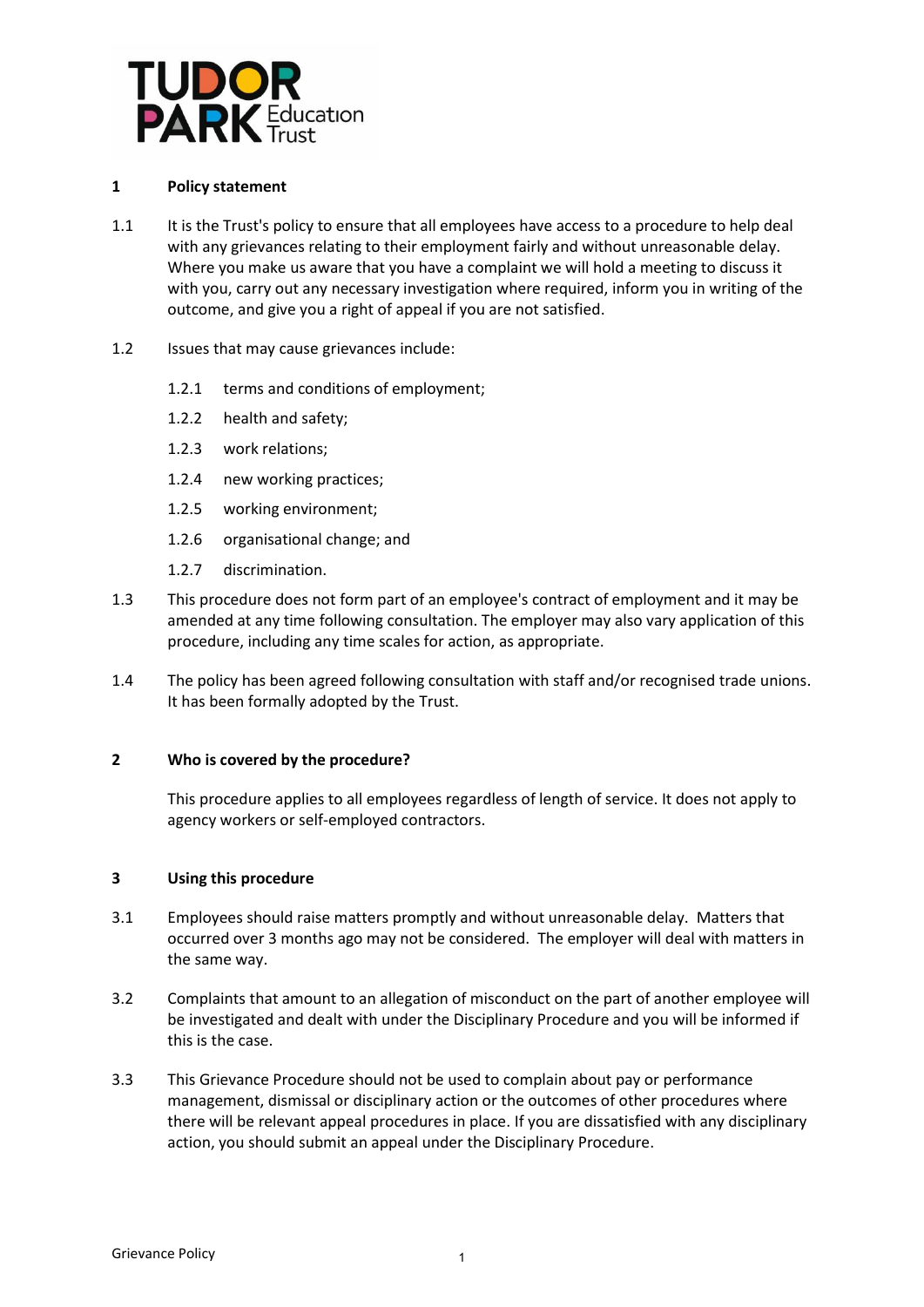

- 3.4 Where an employee raises a grievance during a disciplinary process the disciplinary process may be temporarily suspended in order to deal with the grievance. Where the grievance and disciplinary cases are related it may be appropriate to deal with both issues concurrently.
- 3.5 There is a separate Anti-harassment and Bullying Policy that may be useful if believe you have been the victim of bullying or harassment or wish to report an incident of bullying or harassment involving other people.
- 3.6 The employer operates a separate Whistleblowing Policy to enable employees to report illegal activities, wrongdoing or malpractice. However, where you are directly affected by the matter in question, or where you feel you have been victimised for an act of whistleblowing, you may raise the matter under this grievance procedure.
- 3.7 This procedure does not apply to grievances concerning two or more employees (collective grievances) raised by a representative of the trade union or other representative body. These will be dealt with as appropriate to the facts of the case.
- 3.8 This procedure should not to be used in situations where the employee simply disagrees with a reasonable management instruction from a manager.
- 3.9 It may be appropriate for the matter to be dealt with by way of mediation, depending on the nature of your grievance. This is an informal process which involves the appointment of a third-party mediator, who will discuss the issues raised by your grievance with all of those involved and seek to facilitate a resolution. Mediation will be used only where all parties involved in the grievance agree.
- 3.10 We offer an employee assistance programme (EAP) with Education Support: <https://www.educationsupport.org.uk/>

They offer **free, confidential** solution focussed counselling, support, information and guidance (including financial or legal) 24 hours a day, 365 days a year.

Support phone number: 08000 856 148 Online advice centre: [www.edsupport.org.uk/onlinesupport](http://www.edsupport.org.uk/onlinesupport) Username: worklifesupport Password: support1

# **4 Confidentiality and data protection**

- 4.1 It is the aim of the Trust to deal with grievance matters sensitively and with due respect for the privacy of any individuals involved. All employees must treat any information communicated to them in connection with grievance matters as confidential.
- 4.2 Employees, and anyone accompanying them (including witnesses), must not make electronic recordings of any meetings conducted under this procedure.
- 4.3 During any action, including any decisions taken under this procedure, the Trust will collect, process and store personal data in accordance with our data protection policy. The data will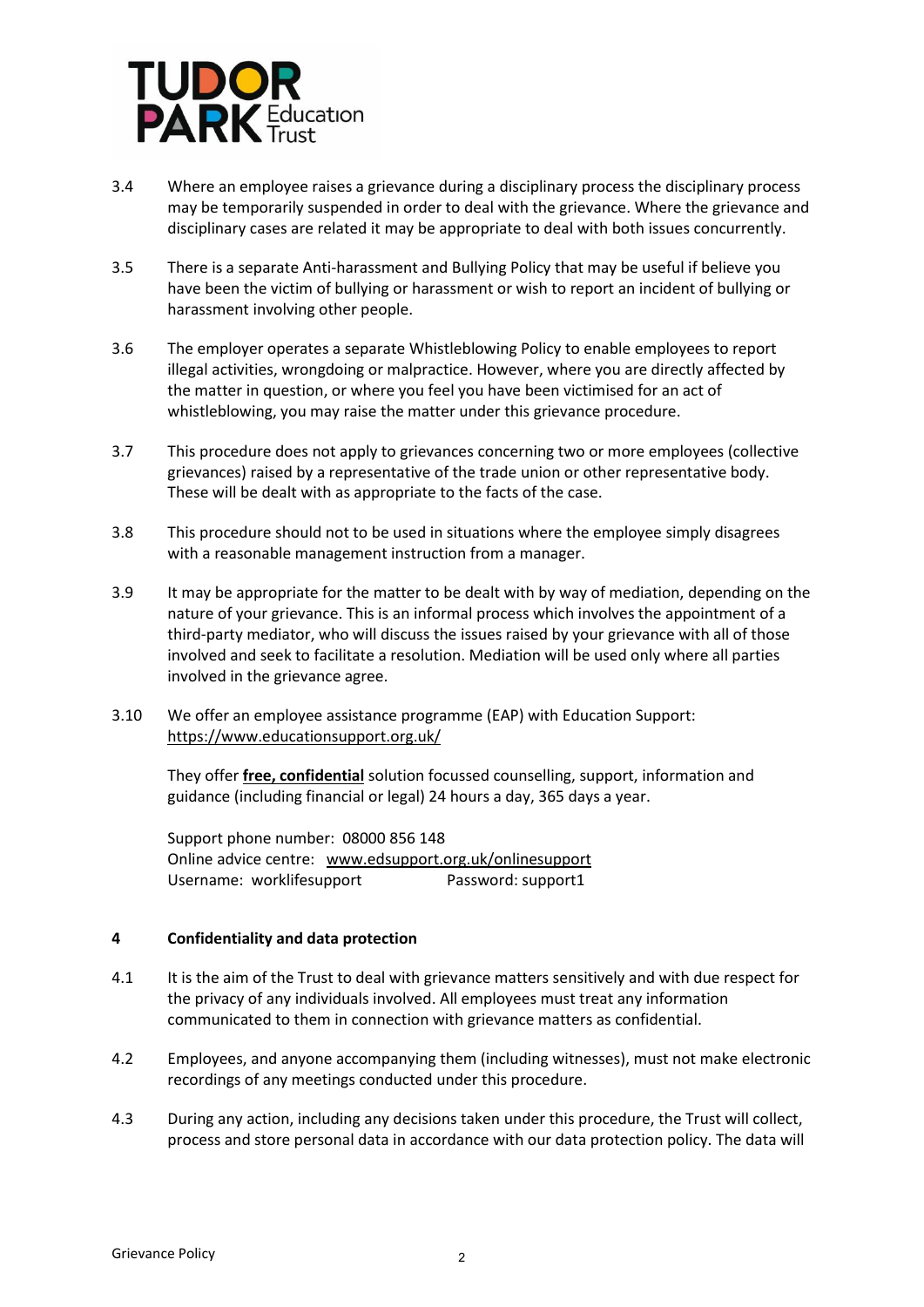

be held securely and accessed by, and disclosed to, individuals only for the purposes of completing the grievance procedure. Records will be kept in accordance with our Workforce Privacy Notice, our Management and Retention of Records Policy and in line with the requirements and in line with the requirements of the **Data Protection Legislation** (being (i) the General Data Protection Regulation ((EU) 2016/679) (unless and until the GDPR is no longer directly applicable in the UK) and any national implementing laws, regulations and secondary legislation, as amended or updated from time to time, in the UK and then (ii) any successor legislation to the GDPR or the Data Protection Act 1998, including the Data Protection Act 2018).

# **5 Raising grievances informally - Step 1**

We believe that most grievances can be resolved quickly and informally through open communication and discussion with your line manager or Principal. We would always aim to resolve your grievance informally where possible and employees are encouraged to seek informal resolution. If you feel unable to speak to your manager, for example, because the complaint concerns them, then you should speak informally to the Principal or a more senior manager. If this does not resolve the issue, you should follow the formal procedure below.

# **6 Formal written grievances - Step 2**

- 6.1 If your grievance cannot be resolved informally you should put it in writing and submit it to the Principal indicating that it is a formal grievance. If the grievance concerns, or is raised by, the Principal it should be submitted to the Chair of Governors via the Academy.
- 6.2 The written grievance should contain a brief description of the nature of your complaint, including any relevant facts, dates, and names of individuals involved. In some situations we may need to ask you to provide further information. You should also state what your desired outcome would be to resolve the situation. You should note that where your grievance relates to another employee, in order for them to provide a response they will be given a copy of your grievance.

# **7 Investigations**

- 7.1 In some cases it may be necessary for us to carry out an investigation into your grievance. The amount of any investigation required will depend on the nature of the complaint and will vary from case to case. It may involve interviewing and taking statements from you and any witnesses, and/or reviewing relevant documents. The investigation will usually be carried out by the Principal or someone else appointed by the Principal. In the case of an investigation into a complaint against a Principal the CEO or Chair of Governors will determine who will carry out the investigation.
- 7.2 You must co-operate fully and promptly in any investigation. This may include informing us of the names of any relevant witnesses, disclosing any relevant documents to us and attending interviews, as part of our investigation.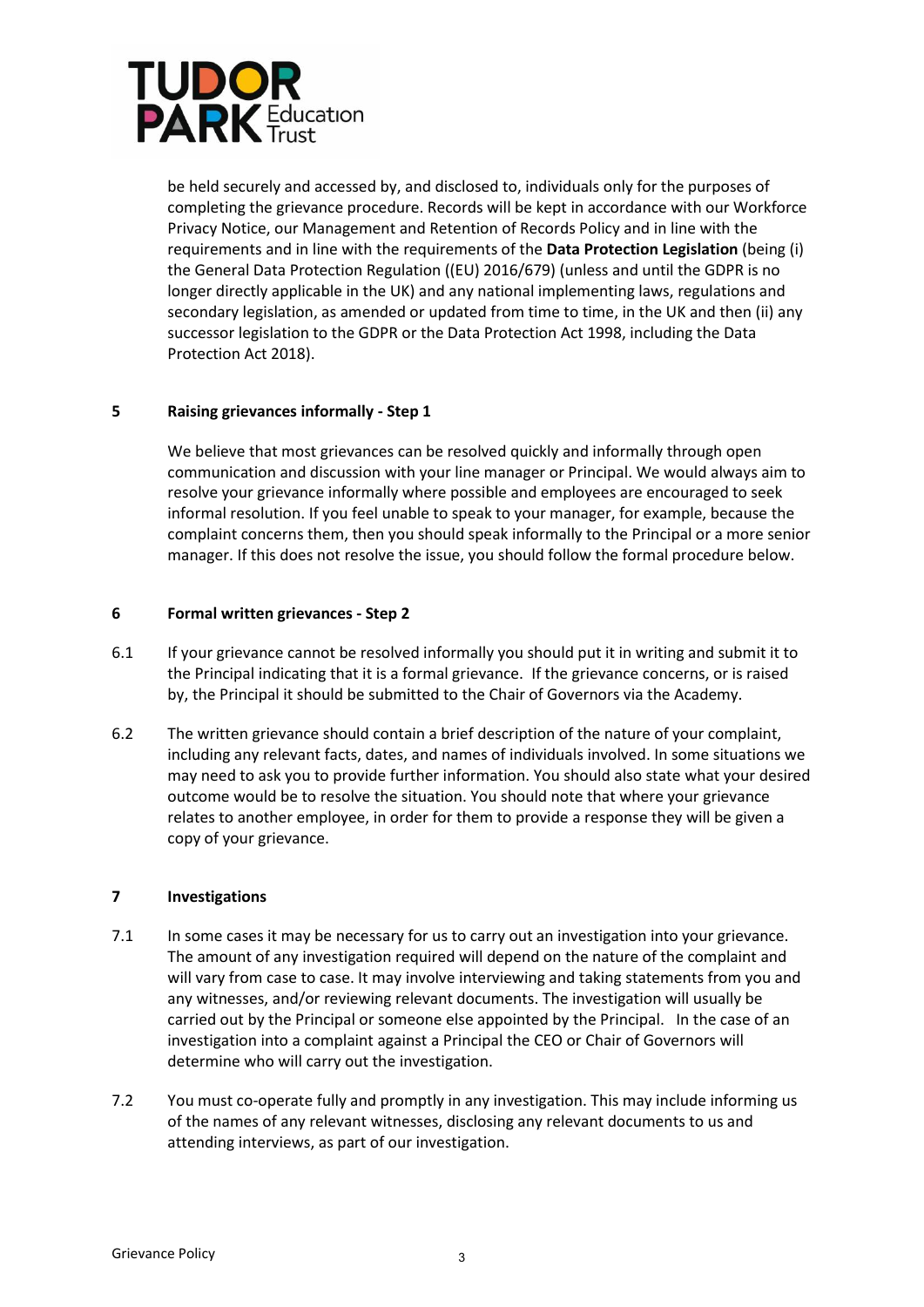

7.3 The employer may initiate an investigation before holding a grievance meeting where the employer considers this appropriate. In other cases we may hold a grievance meeting before deciding what investigation (if any) to carry out. In those cases we will hold a further grievance meeting with you after our investigation and before we reach a decision.

# <span id="page-4-0"></span>**8 Right to be accompanied**

- 8.1 You may bring a companion to any grievance meeting or appeal meeting under this procedure. The companion may be either a trade union representative or a colleague. You must tell the person holding the grievance meeting who your chosen companion is, in good time before the meeting.
- 8.2 Should you choose to bring a companion to the hearing, you will be responsible for making these arrangements and for providing your companion with any paperwork that they require for the meeting.
- 8.3 At the meeting, your companion may make representations to us and ask questions, but should not answer questions on your behalf. You may request an adjournment to speak to them privately at any time during the meeting.
- 8.4 Acting as a companion is voluntary and your colleagues are under no obligation to do so. If they agree to do so they will be allowed reasonable time off from duties without loss of pay to act as a companion.
- 8.5 If your chosen companion is unavailable at the time a meeting is scheduled, you may propose an alternative time for the meeting to take place and so long as the alternative time is reasonable and within five working days after the original scheduled date, we will postpone the meeting. If your chosen companion will not be available for more than five working days afterwards, we may ask you to choose someone else.
- 8.6 We may, at our discretion, allow you to bring a companion who is not a colleague or union representative (for example, a member of your family) as a reasonable adjustment if you have a disability, or if you have difficulty understanding English.

# **9 Grievance meeting**

- 9.1 The employer will arrange a grievance meeting, normally within 5 working days of receiving your written grievance.
- 9.2 You and your companion (if any) should make every effort to attend the grievance meeting. If you or your companion cannot attend at the time specified, you should inform us immediately and we will try, within reason, to agree an alternative time.
- 9.3 The purpose of a grievance meeting is to enable you to explain your grievance and how you think it should be resolved, and to assist us to reach a decision based on the available evidence and the representations you have made. Everyone involved in the process is